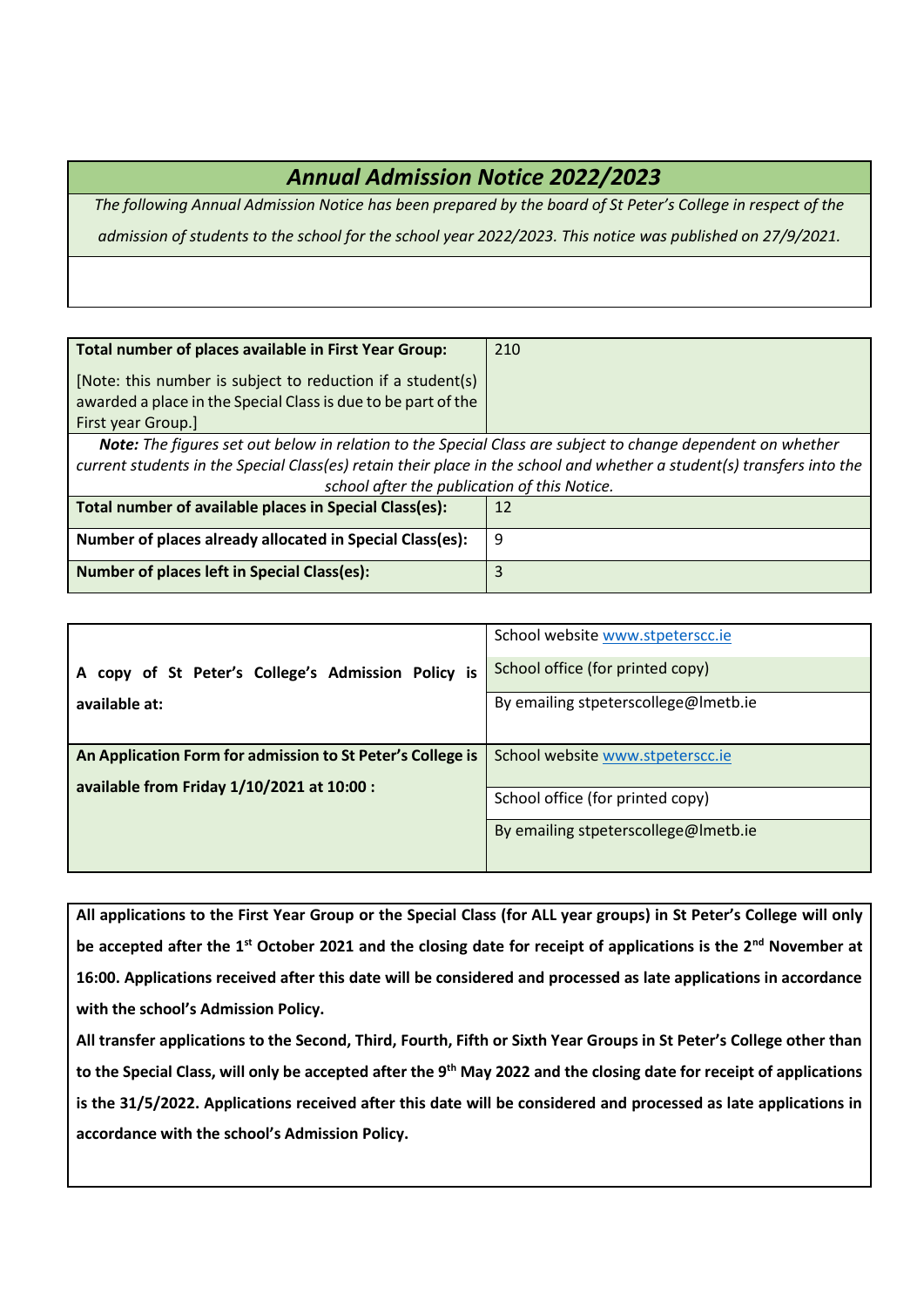**Please be reminded that, in line with the school's Admission Policy and the Education (Admission to Schools) Act 2018, all waiting lists going forward are only in place for the academic year to which they apply. Therefore, if a student is seeking a place in the Special Class and is not successful in a given academic year or is on a waiting list for this year, a new application must be made for the following year.**

| will be notified of an offer of a place or refusal of<br>admission by:                                                               |                     |  |  |  |
|--------------------------------------------------------------------------------------------------------------------------------------|---------------------|--|--|--|
| Successful applicants to the First Year Group and/or                                                                                 | $1st$ December 2021 |  |  |  |
| Special Class must confirm their acceptance of an offer of                                                                           |                     |  |  |  |
| admission by completing and returning the Acceptance                                                                                 |                     |  |  |  |
| Form on or before:                                                                                                                   |                     |  |  |  |
| Note: Failure to accept an offer of admission before the relevant deadline set out above may result in the offer<br>being withdrawn. |                     |  |  |  |